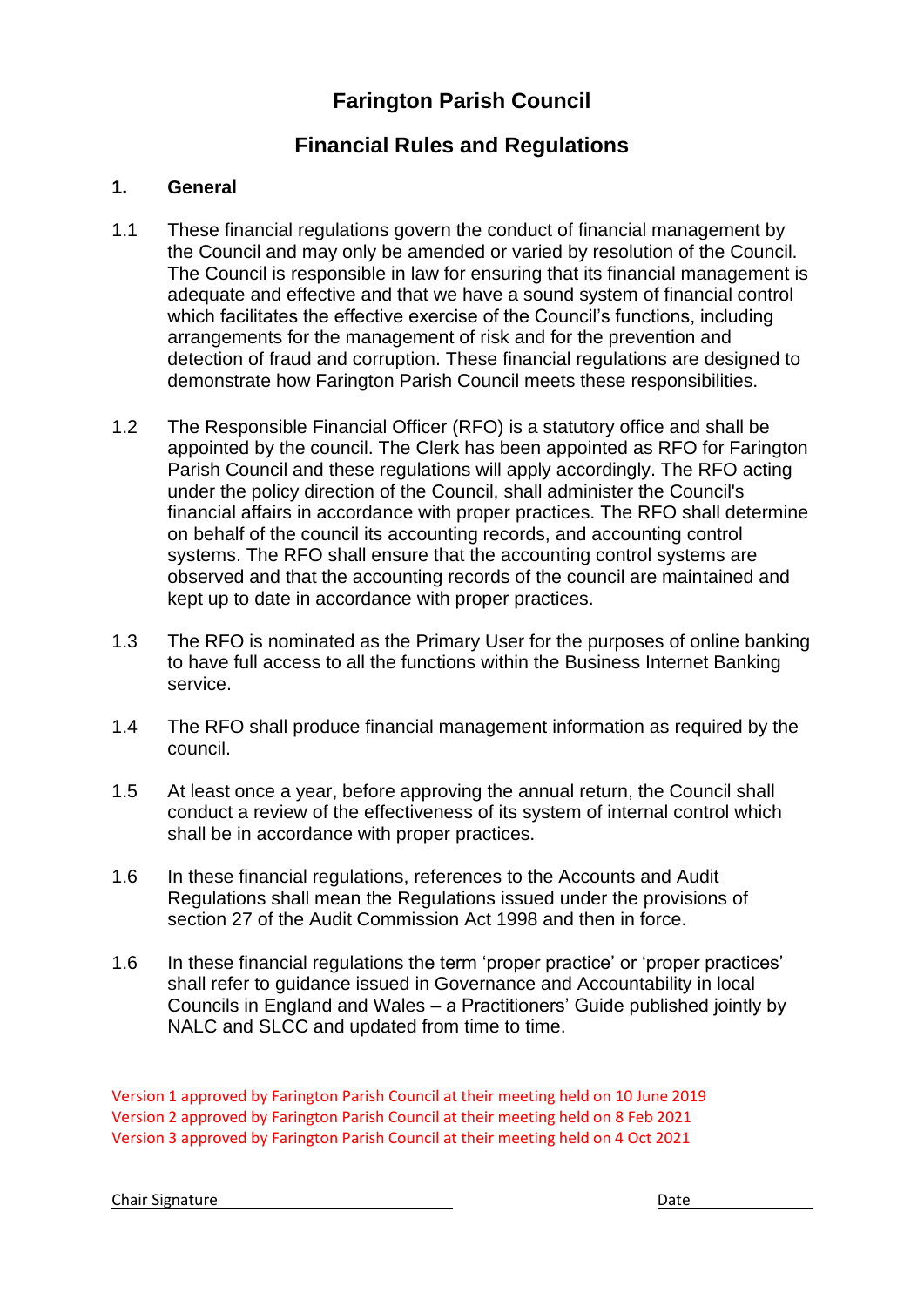## **2. Annual Estimates (Budgets)**

- 2.1 Detailed estimates of all receipts and payments including the use of reserves and all sources of funding for the year shall be prepared each year by the RFO in the form of a budget to be considered by the Council.
- 2.2 The Council shall review the budget not later than the end of December each year and shall fix the Precept to be levied for the ensuing financial year. The RFO shall issue the precept to the billing authority and shall supply each member with a copy of the approved budget.
- 2.3 The annual budgets shall form the basis of financial control for the ensuing year.

#### **3. Budgetary control**

- 3.1 Expenditure on revenue items may be incurred up to the amounts included for that class of expenditure in the approved budget.
- 3.2 Any expenditure incurred that will exceed the amount provided in the revenue budget for that class of expenditure shall be taken from general reserves. During the budget year and with the approval of the Council having considered fully the implications for public services, unspent and available amounts may be moved to other budget headings.
- 3.3 The RFO shall regularly provide the Council with a statement of receipts and payments to date under each head of the budgets, comparing actual expenditure to the appropriate date against that planned as shown in the budget. The Clerk will present information on income and expenditure at each meeting of the Parish Council.
- 3.4 The Clerk may incur expenditure on behalf of the Council which is necessary to carry out any repair replacement or other work which is of such extreme urgency that it must be done at once, whether or not there is any budgetary provision for the expenditure, subject to a limit of £400. The Clerk shall report the action to the Council as soon as practicable thereafter.
- 3.5 No expenditure shall be incurred in relation to any capital project and no contract entered into or tender accepted involving capital expenditure unless the Council is satisfied that the necessary funds are available, or the requisite borrowing approval has been obtained.
- 3.6 All capital works shall be administered in accordance with the Council's standing orders and financial regulations relating to contracts.

Version 1 approved by Farington Parish Council at their meeting held on 10 June 2019 Version 2 approved by Farington Parish Council at their meeting held on 8 Feb 2021 Version 3 approved by Farington Parish Council at their meeting held on 4 Oct 2021

**Chair Signature** Date **Date**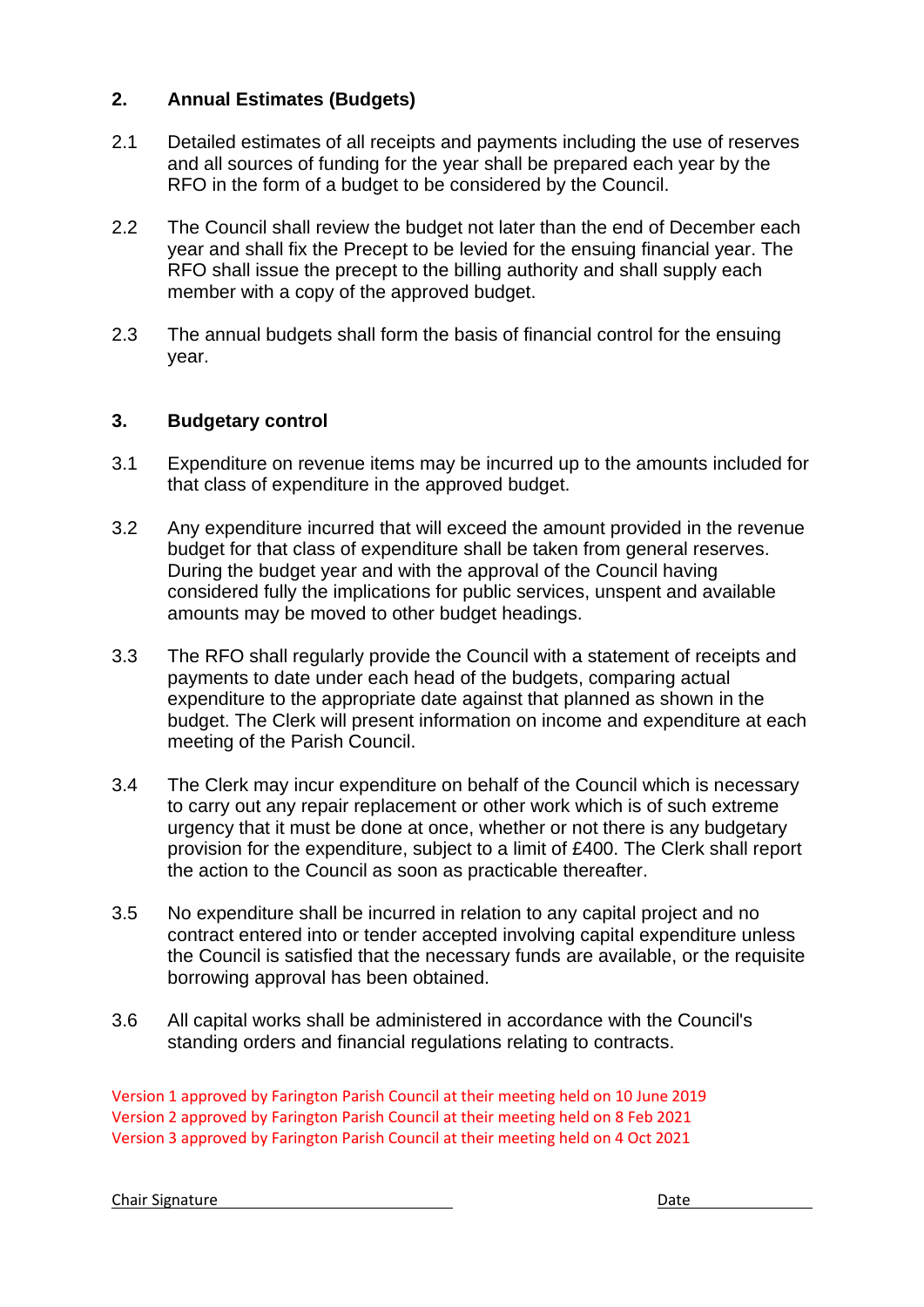## **4. Accounting and audit**

- 4.1 All accounting procedures and financial records of the Council shall be determined by the RFO in accordance with the Accounts and Audit Regulations.
- 4.2 The RFO shall complete the annual financial statements of the Council, including the Council's annual return, as soon as practicable after the end of the financial year and shall submit them and report to the Council.
- 4.3 The RFO shall complete the Accounts of the Council contained in the Annual Return (as supplied by the Auditor appointed from time to time by the Audit Commission) and shall submit the Annual Return for approval and authorisation by the Council within the timescales set by the Accounts and Audit Regulations.
- 4.4 The RFO shall ensure that there is adequate and effective system of internal audit of the Council's accounting, financial and other operations in accordance with proper practices. Any officer or member of the Council shall, if the RFO or Internal Auditor requires, make available such documents of the Council which appear to the RFO or Internal Auditor to be necessary for the purpose of the internal audit and shall supply the RFO or Internal Auditor with such information and explanation as the RFO or Internal Auditor considers necessary for that purpose.
- 4.5 The Internal Auditor shall be appointed by and shall carry out the work required by the Council in accordance with proper practices. The Internal auditor, must be competent and independent of the operations of the Council.
- 4.6 The RFO shall make arrangements for the opportunity for inspection of the accounts, books, and vouchers and for the display or publication of any Notices and statements of account required by Audit Commission Act 1998 and the Accounts and Audit Regulations.
- 4.7 The RFO shall, as soon as practicable, bring to the attention of all Councillors any correspondence or report from the Internal or External Auditor, unless the correspondence is of a purely administrative matter.

# **5. Banking arrangements and cheques**

5.1 The Council's banking arrangements, including the Bank Mandate, shall be made by the RFO and approved by the Council. They shall be regularly reviewed for efficiency.

Version 1 approved by Farington Parish Council at their meeting held on 10 June 2019 Version 2 approved by Farington Parish Council at their meeting held on 8 Feb 2021 Version 3 approved by Farington Parish Council at their meeting held on 4 Oct 2021

**Chair Signature** Date **Date**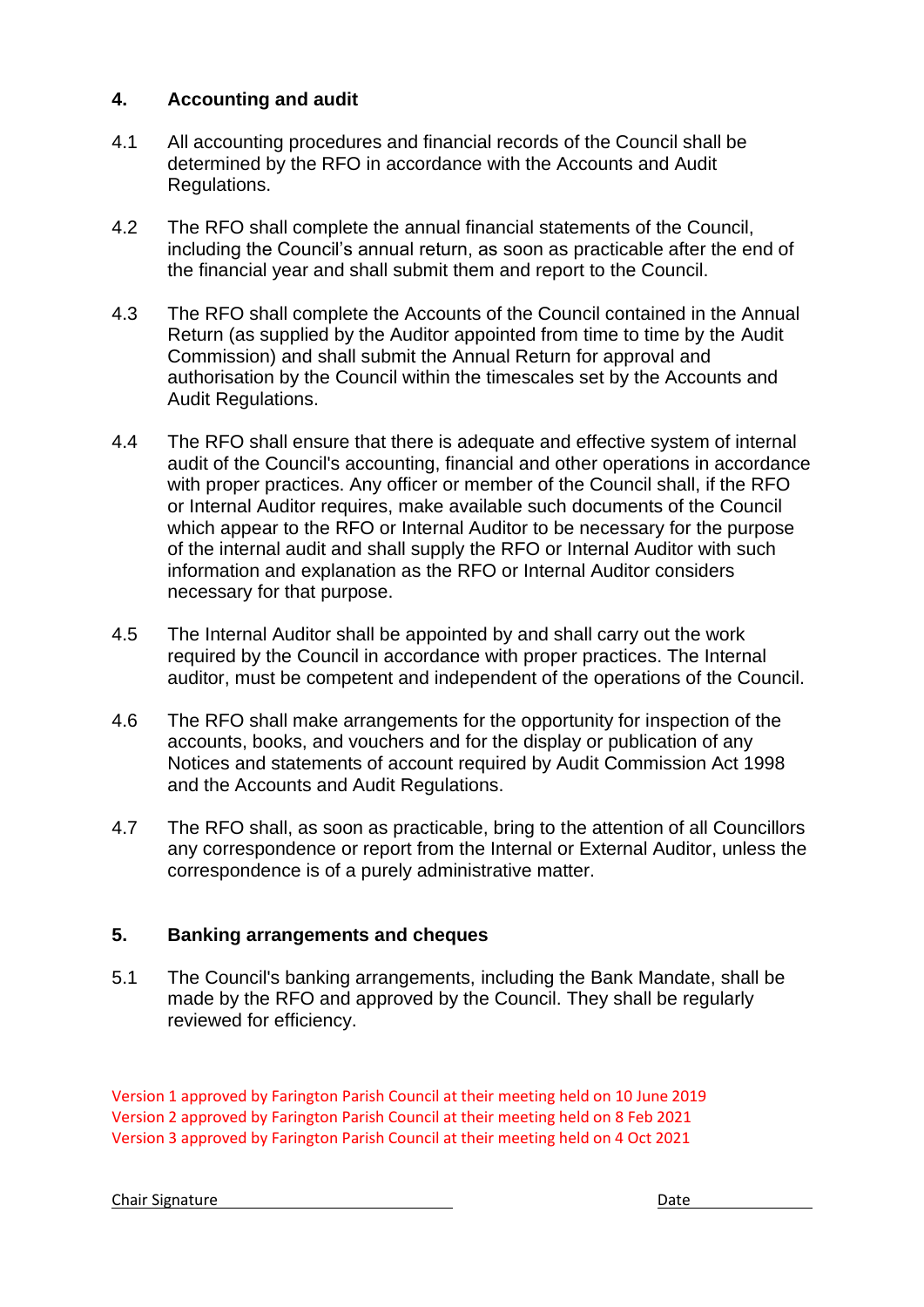- 5.2 A schedule of the payments required, forming part of the Agenda for the Meeting shall be prepared by the RFO and, together with the relevant invoices, be presented to the Council. If the schedule is in order it shall be authorised by a resolution of the Council and is included in the Minutes of the Meeting.
- 5.3 Cheques drawn on the bank account in accordance with the schedule referred to in paragraph 5.2 or in accordance with paragraph 6.4 shall be signed by two members of the Council and the Clerk.
- 5.4 On-line payments drawn on the bank account in accordance with the schedule referred to in paragraph 5.2 or in accordance with paragraph 6.4 shall be authorised by two members of the Council and the Clerk.

#### **6. Payment of Accounts**

- 6.1 All payments shall be affected by cheque, online bank payment or other order drawn on the Council's bankers.
- 6.2 All invoices for payment shall be examined, verified and certified by the Clerk. The Clerk shall satisfy him/herself that the work, goods or services to which the invoice relates shall have been received, carried out, examined and approved.
- 6.3 The Clerk as RFO shall examine invoices in relation to arithmetic accuracy and shall analyse them to the appropriate expenditure heading. The Clerk shall take all steps to settle all invoices submitted, and which are in order, at the next available Council Meeting.
- 6.4 If a payment is necessary to avoid a charge to interest under the Late Payment of Commercial Debts (Interest) Act 1998, and the due date for payment is before the next scheduled Meeting of Council, or where the Clerk certifies that there is no dispute or other reason to delay payment, the Clerk together with the Chairman or Vice-Chairman and one other member of the Parish Council may take all steps necessary to settle such invoices provided that a list of such payments shall be submitted to the next appropriate meeting of the Council.
- 6.5 The Council will not maintain any form of cash float. All cash received must be banked intact. Any payments made in cash by the Clerk or RFO (for example for postage or minor stationery items) shall be refunded on a regular basis, at least quarterly.

Version 1 approved by Farington Parish Council at their meeting held on 10 June 2019 Version 2 approved by Farington Parish Council at their meeting held on 8 Feb 2021 Version 3 approved by Farington Parish Council at their meeting held on 4 Oct 2021

**Chair Signature** Date **Date** Date **Date** Date **Date**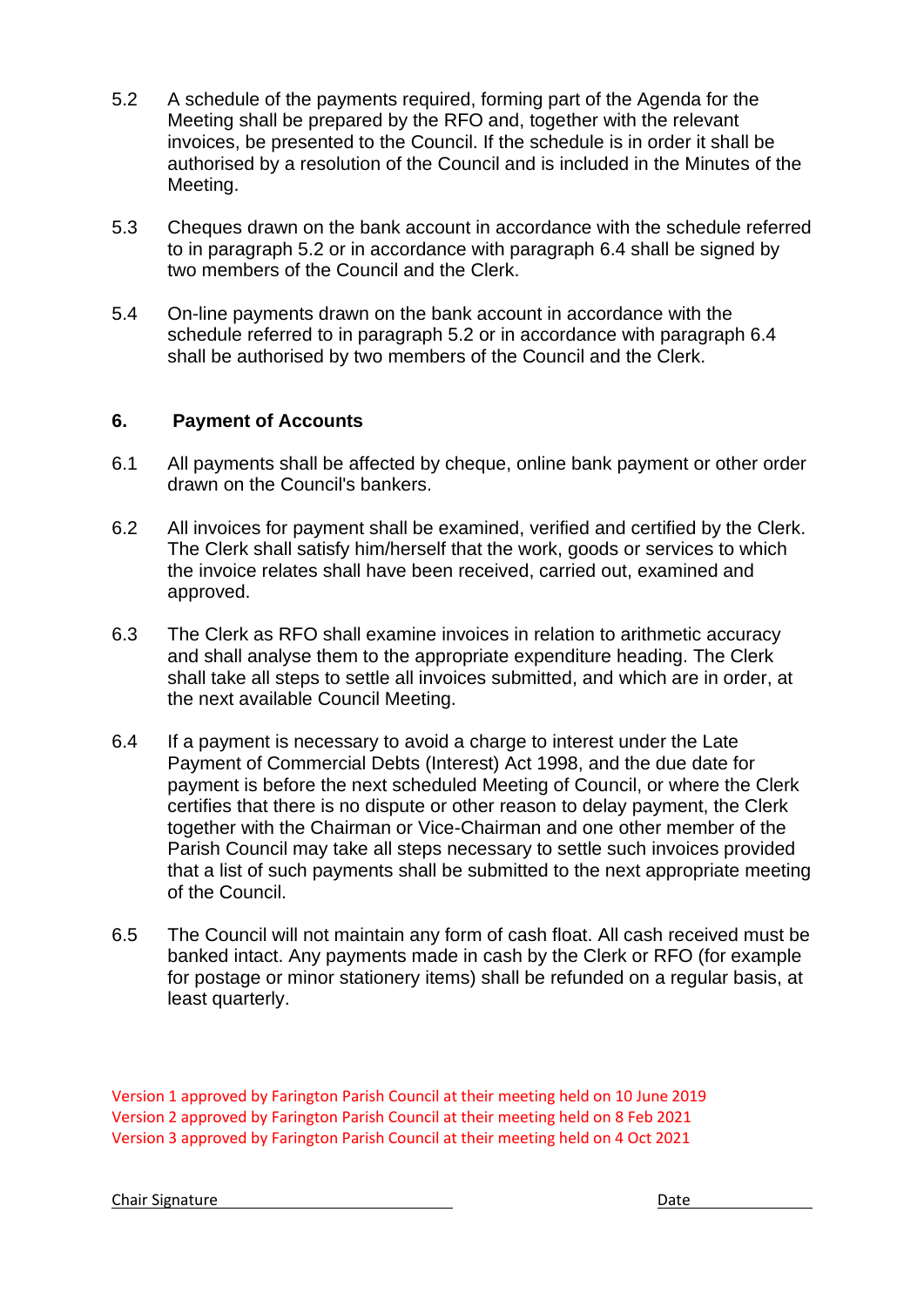6.6 The Clerk shall be paid on the 15th of each month. The salary for the current Clerk is as stated in the Contract of Employment in line with NALC/NJC pay scales. This shall be adjusted to reflect any changes in pay scales such as cost of living pay awards or Annual Appraisal awards.

#### **7. Loans and investments**

- 7.1 All loans and investments shall be negotiated in the name of the Council and shall be for a set period in accordance with Council policy.
- 7.2 All investments of money under the control of the Council shall be in the name of the Council.
- 7.3 All borrowings shall be in the name of the Council, after obtaining any necessary borrowing approval. Any application for borrowing approval shall be approved by Council as to terms and purpose. The terms and conditions of borrowings shall be reviewed at least annually.
- 7.4 All investment certificates and other documents relating to loans and investments shall be retained in the custody of the RFO.

#### **8. Income**

- 8.1 The collection of all sums due to the Council shall be the responsibility of and under the supervision of the RFO.
- 8.2 Particulars of all charges to be made for work done, services rendered or goods supplied shall be agreed annually by the Council, notified to the RFO and the RFO shall be responsible for the collection of all accounts due to the Council.
- 8.3 The Council will review all fees and charges annually in conjunction with a report of the Clerk.
- 8.4 Any sums found to be irrecoverable and any bad debts shall be reported to the Council and shall be written off in the year.
- 8.5 All sums received on behalf of the Council shall be banked intact as directed by the RFO and the origin of each receipt shall be entered on the paying-in slip.
- 8.6 Personal cheques shall not be cashed out of money held on behalf of the Council.

Version 1 approved by Farington Parish Council at their meeting held on 10 June 2019 Version 2 approved by Farington Parish Council at their meeting held on 8 Feb 2021 Version 3 approved by Farington Parish Council at their meeting held on 4 Oct 2021

**Chair Signature** Date **Date** Date **Date** Date **Date**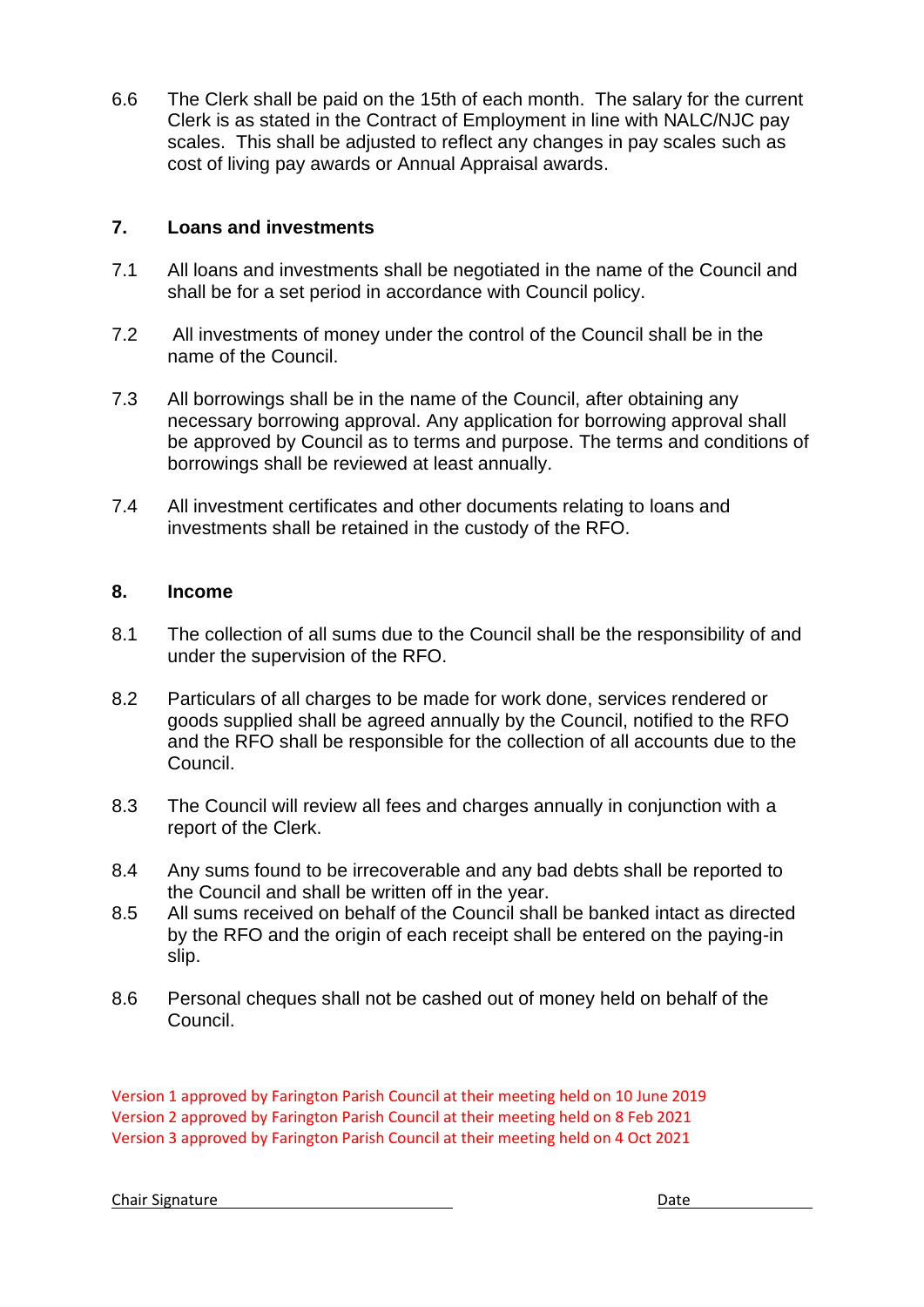- 8.7 The RFO shall promptly complete any VAT Return that is required. Any repayment claim due in accordance with VAT Act 1994 section 33 shall be made regularly and coinciding with the financial year end.
- 8.8 If any significant sum of cash is received by the Council, the RFO shall take such steps as are agreed by the Council to ensure that more than one person is present when the cash is counted in the first instance, that there is a reconciliation to some form of control such as ticket issues, and that appropriate care is taken in the security and safety of individuals banking such cash.

# **9. CIL**

- 9.1 Regulation 62A of the CIL Regulations 2010 (as amended) requires a Parish Council to prepare a report for each financial year in which it details: a) the total CIL receipts for the reported year b) the total CIL expenditure for the reported year c) summary details of CIL expenditure during the reported year including i) the items of infrastructure to which CIL (including land payments) has been applied ii) the amount of CIL expenditure on each item iii) the amount of CIL applied to repay money borrowed, including any interest, with details of the infrastructure items which that money was used to provide (wholly or in part) iv) the amount of CIL applied to administrative expenses pursuant to regulation 61, and that amount expressed as a percentage of CIL collected in that year in accordance with that regulation. The RFO will prepare the report on an annual basis and this will be put on the Parish Council website by 31 December each year.
- 9.2 The CIL Regulations state that a Town/Parish Council must use CIL receipts passed to it in accordance with Regulation 59A or 59B to support the development of the local council's area, or any part of that area, by funding: (a) the provision, improvement, replacement, operation or maintenance of infrastructure; or (b) anything else that is concerned with addressing the demands that development places on an area. This gives Parish and Town Councils considerable freedom to spend their proportion of CIL on the things that address the impacts of development on their area. CIL cannot be used as a replacement for everyday Town or Parish Council expenditure and misspent CIL can be claimed back by South Ribble Borough Council. CIL must be spent within five years of its receipt or again it can be claimed back by South Ribble Borough Council. It is the responsibility of the RFO to ensure that the CIL requirements are carried out in accordance with that regulation.

Version 1 approved by Farington Parish Council at their meeting held on 10 June 2019 Version 2 approved by Farington Parish Council at their meeting held on 8 Feb 2021 Version 3 approved by Farington Parish Council at their meeting held on 4 Oct 2021

**Chair Signature Date** Date Date **Date**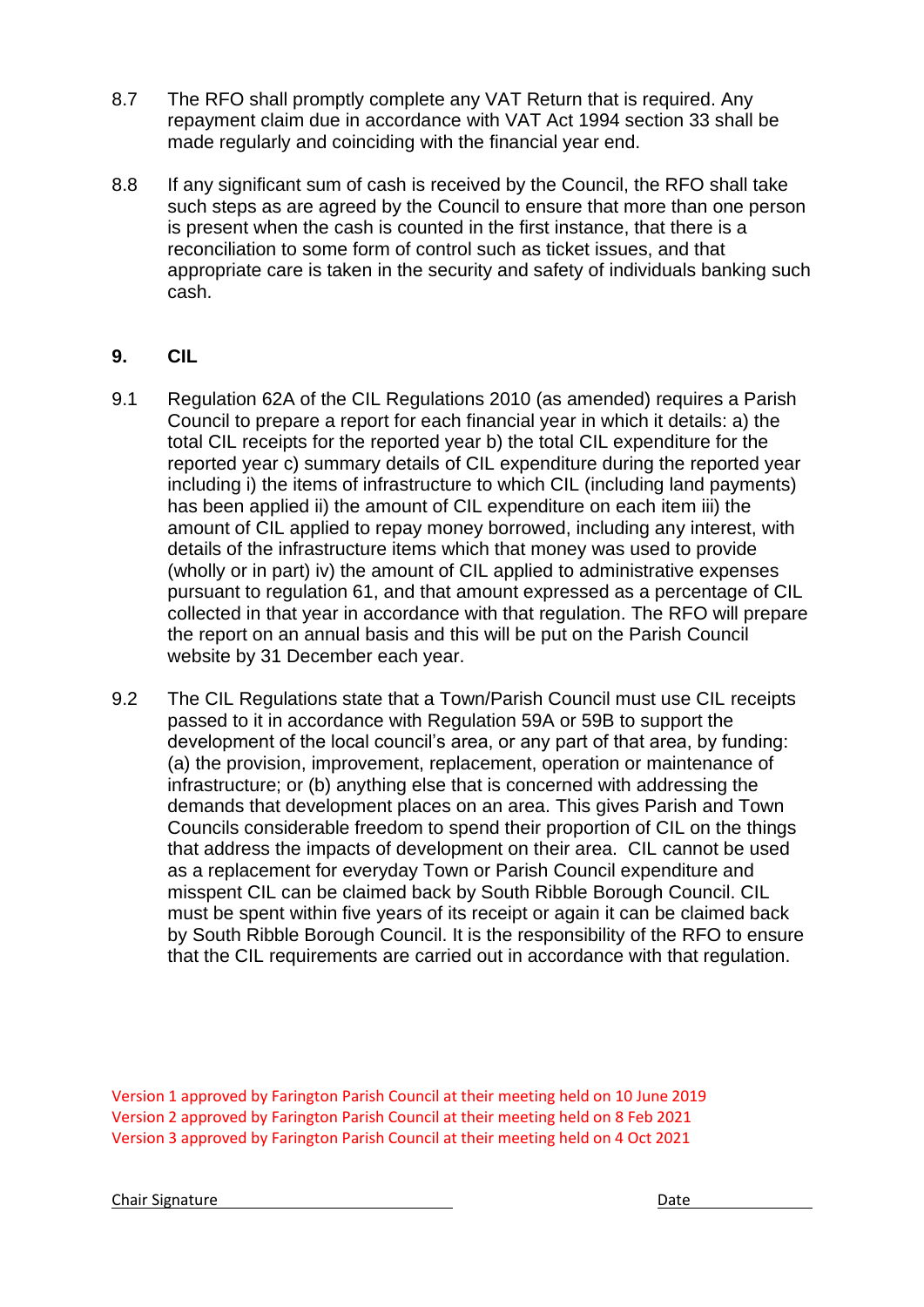#### **10. Contracts**

10.1 Procedures as to contracts are laid down as follows:

(a)Where it is intended to enter into a contract exceeding 10% of the current precept in value for the supply of goods or materials or for the execution of works or specialist services the Clerk shall invite tenders from at least three firms.

(b)When applications are made to waive financial regulations relating to contracts to enable a price to be negotiated without competition the reason shall be embodied in a recommendation to the Council.

(c) Such invitation to tender shall state the general nature of the intended contract and the Clerk shall obtain the necessary technical assistance to prepare a specification in appropriate cases. The invitation shall in addition state that tenders must be addressed to the Clerk in the ordinary course of post. Each tendering firm shall be supplied with a specifically marked envelope in which the tender is to be sealed and remain sealed until the prescribed date for opening tenders for that contract.

(d) All sealed tenders shall be opened at the same time on the prescribed date by the Clerk in the presence of at least one member of Council.

(e) If less than three tenders are received for contracts above 10% of the current precept or if all the tenders are identical the Council may make such arrangements as it thinks fit for procuring the goods or materials or executing the works.

(f) The Council shall not be obliged to accept the lowest or any tender, quote or estimate.

(g) The Lengthsman's contract has a permanent waiver and is not subject to the tendering procedure as listed above. This is due to the type of reactive work undertaken and that a high level of knowledge and experience is needed to carry out this role.

Version 1 approved by Farington Parish Council at their meeting held on 10 June 2019 Version 2 approved by Farington Parish Council at their meeting held on 8 Feb 2021 Version 3 approved by Farington Parish Council at their meeting held on 4 Oct 2021

**Chair Signature** Date **Date**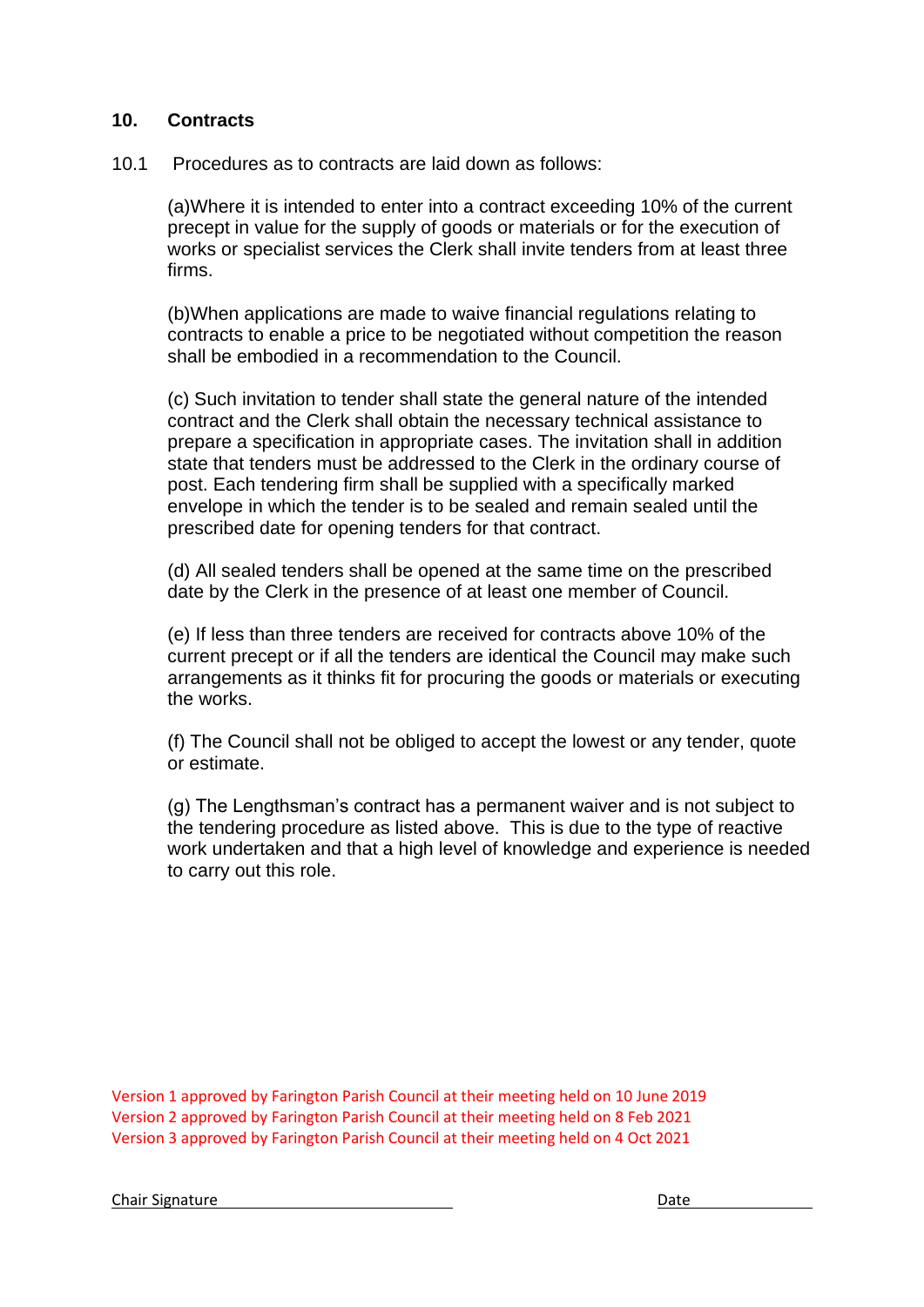## **11. Assets, properties and estates**

- 11.1 The Clerk shall make appropriate arrangements for the custody of all title deeds of properties owned by the Council. The Clerk as RFO shall ensure a record is maintained of all properties owned by the Council, recording the location, extent, plan, reference, purchase details, nature of the interest, tenancies granted, rents payable and purpose for which held in accordance with Accounts and Audit Regulations.
- 11.2 No property shall be sold, leased or otherwise disposed of without the authority of the Council, together with any other consents required by law, save where the estimated value of any one item of tangible movable property does not exceed £50.
- 11.3 The RFO shall ensure that an appropriate and accurate Register of Assets and Investments is kept up to date. The continued existence of tangible assets shown in the Register shall be verified at least annually, possibly in conjunction with a health and safety inspection of assets.

# **12. Insurance**

- 12.1 Following the annual risk assessment the RFO shall affect all insurances and negotiate all claims on the Council's insurers.
- 12.2 The RFO shall keep a record of all insurances effected by the Council and the property and risks covered and annually review it.
- 12.3 The RFO shall be notified of any loss liability or damage or of any event likely to lead to a claim, and shall report these to Council at the next available meeting.
- 12.4 All appropriate employees of the Council shall be included in a suitable fidelity guarantee insurance which shall cover the maximum risk exposure as determined by the Council.

Version 1 approved by Farington Parish Council at their meeting held on 10 June 2019 Version 2 approved by Farington Parish Council at their meeting held on 8 Feb 2021 Version 3 approved by Farington Parish Council at their meeting held on 4 Oct 2021

Chair Signature Date Date of the United States of the United States of the United States of the United States of the United States of the United States of the United States of the United States of the United States of the